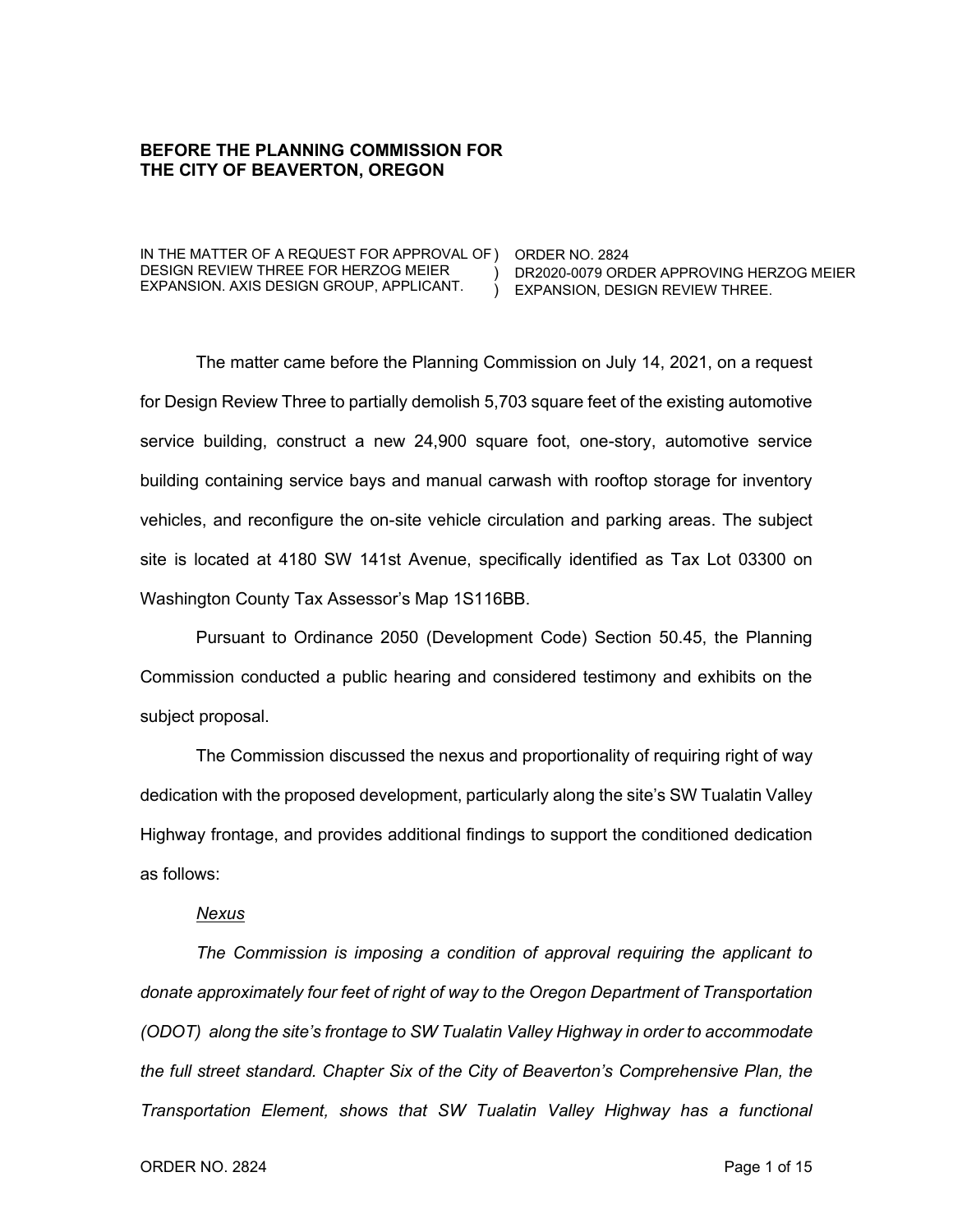*classification of Principal Arterial (Comprehensive Plan Figure 6.4). The Comprehensive Plan describes Principal Arterials as streets that "serve to connect neighboring cities and urban areas" and "are of regional significance and often of statewide importance as well." The functional classification of Principal Arterial prioritizes through travel and mobility, and thus incorporates street design standards that allow for higher traffic capacity and also higher travel speeds. The City's adopted street standards for a Principal Arterial can be found in the Engineering Design Manual (EDM), including Standard Drawing 200-1.*

*SW Tualatin Valley Highway is under the jurisdiction of ODOT and is subject to the state's highway design standards. The roadway has a posted speed limit of 45 miles per hour. The Oregon Transportation Commission adopted the most recent version of the Highway Design Manual (HDM) in 2012, which incorporates the minimum engineering standards for roadways under ODOT's jurisdiction, including SW Tualatin Valley Highway. Planning staff from ODOT provided the following minimum design standards for SW Tualatin Valley Highway based upon the HDM (Exhibit 4.1 to the Staff Report) and the City's adopted street standards for a seven-lane Arterial (EDM Standard Drawing 200-1): six-foot bike lane, 13-foot right turn lane, 7.6-foot planter strip, six-foot sidewalk, and a one-foot maintenance buffer.*

*The site's existing SW Tualatin Valley Highway frontage does not meet the minimum standards as outlined in ODOT's staff comments. Specifically, there are two components of the street frontage that do not meet City and ODOT standards. First, the westbound bicycle lane merges into the right turn lane, effectively eliminating the bicycle*  lane mid-block. Second, the existing sidewalk is curb tight, without the required planter *strip between the curb and sidewalk.*

*The required right of way donation to ODOT will ensure adequate room for separate, dedicated bicycle lane and turn lane. Designated bicycle lanes are needed for the safety and comfort of bicyclists who would not have to compete with merging and*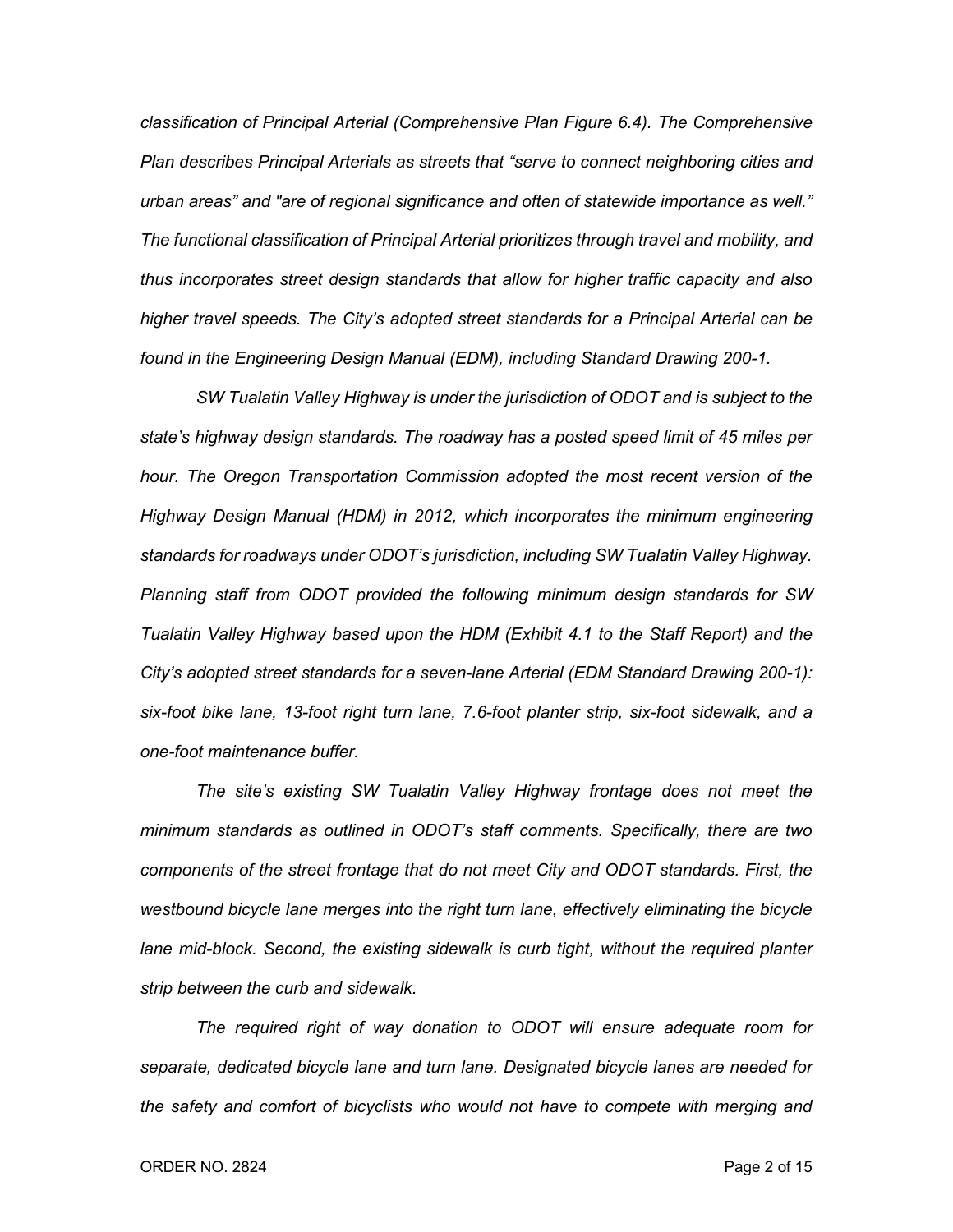*turning vehicles in a shared outer travel lane. The right turn lane is needed to allow vehicles the space to move out of the bicycle lane, and to transition out of the faster moving vehicular travel lanes so the vehicles can slow and take the right turn at an appropriate speed. Allowing space for slowing vehicles to move out of the faster moving travel lanes reduces crash risks and allows a more efficient flow of traffic.*

*The required right of way donation to ODOT will also ensure that the full planter strip and sidewalk standards are provided. The added planter strip between the vehicle lanes and the sidewalk provides a refuge and buffer for pedestrians adjacent to the fastmoving six lanes of traffic. Pedestrians, including transit users, are the most vulnerable users of the transportation network. Pedestrians benefit from a more comfortable environment, as well as having a physical buffer from vehicles that depart the roadway in the event of an emergency. The site's SW Tualatin Valley Highway frontage also includes a bus stop that serves TriMet Bus Line 57-TV Hwy/Forest Grove. This is a frequent service bus line, TriMet's highest transit service designation, which means it runs every 15 minutes or less for most of the day. The minimum planter strip and sidewalk standards benefit transit users who may be waiting for the bus along the site's SW Tualatin Valley Highway frontage, further adding to the potential for higher volumes of pedestrians along this sidewalk corridor compared to those along neighboring sites.*

*In addition to the right of way donation, the Commission is imposing a condition of approval requiring the applicant to reconstruct the sidewalk along the site's SW Tualatin Valley Highway frontage to its full standard and in its ultimate location, meaning that the reconstructed sidewalk will be located toward the back of the future newly acquired right of way. The Commission finds that the needed bicycle lane, designated right turn lane, and full-width sidewalk and planter strip for the purposes of safety and mobility on a Principal Arterial provide the essential nexus for requiring the applicant to donate*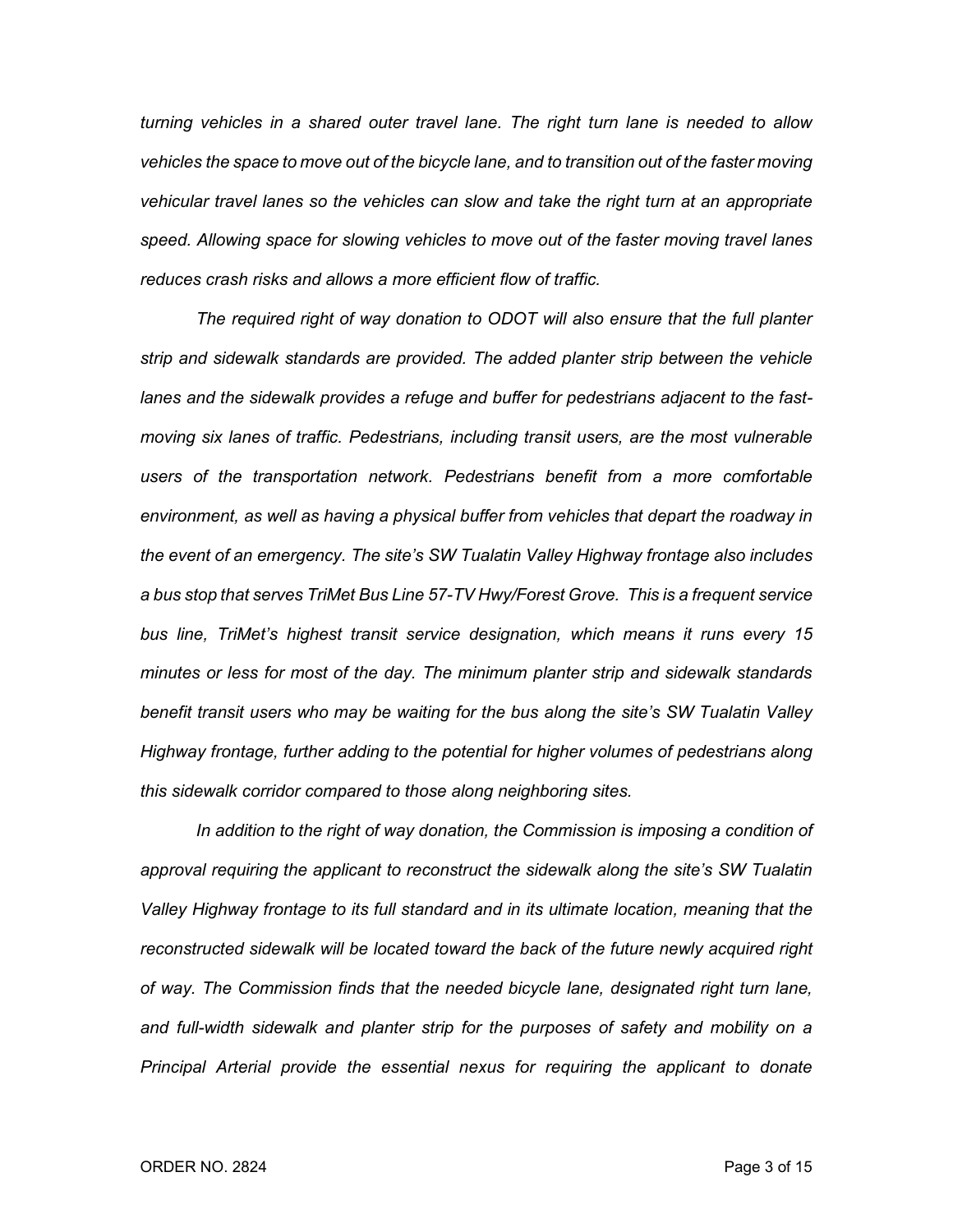*approximately four feet of right of way to ODOT along the site's SW Tualatin Valley Highway frontage and reconstruct the sidewalk.*

#### *Proportionality*

*The applicant's proposal includes the partial demolition of 5,703 square feet of the existing automotive service building and the construction of a new 24,900 square foot automotive service building, resulting in a net increase of 19,197 square feet of the established use. The applicant's Traffic Impact Analysis (TIA) (Exhibit 3.10 to the Staff Report) utilized the standard traffic engineering assumptions from the Institute of Transportation Engineer (ITE) Trip Generation Manual, 10th Edition, to project a net increase of 536 new vehicle trips per average weekday. Beaverton Development Code Section 60.55.20 requires development proposals with an expected increase of 300 trips or more per day to complete a TIA as part of the land use application process with the assumption that 300 trips or more per day may cause a significant impact to the surrounding transportation system. The Commission finds that an increase of 536 new vehicles trips on an average weekday is well over the typical 300-trip threshold used to assess impacts from development, and thus is a sizeable impact to the surrounding transportation system. Furthermore, the Commission finds that the cost of donating approximately four feet of right of way to ODOT along the site's SW Tualatin Valley Highway frontage to accommodate the future street design based on adopted highway standards is roughly proportional to the 536 new vehicle trips added to the transportation network as a result of the proposed redevelopment.*

*The Commission did not impose a condition of approval requiring the applicant to reconstruct the westbound bicycle lane and right turn lane to meet the minimum ODOT Highway Design Manual standards as outlined above. Improving the westbound bicycle lane and right turn lane would necessitate relocating the curb along the site's SW Tualatin Valley Highway frontage and any underlying stormwater and drainage facilities. As noted*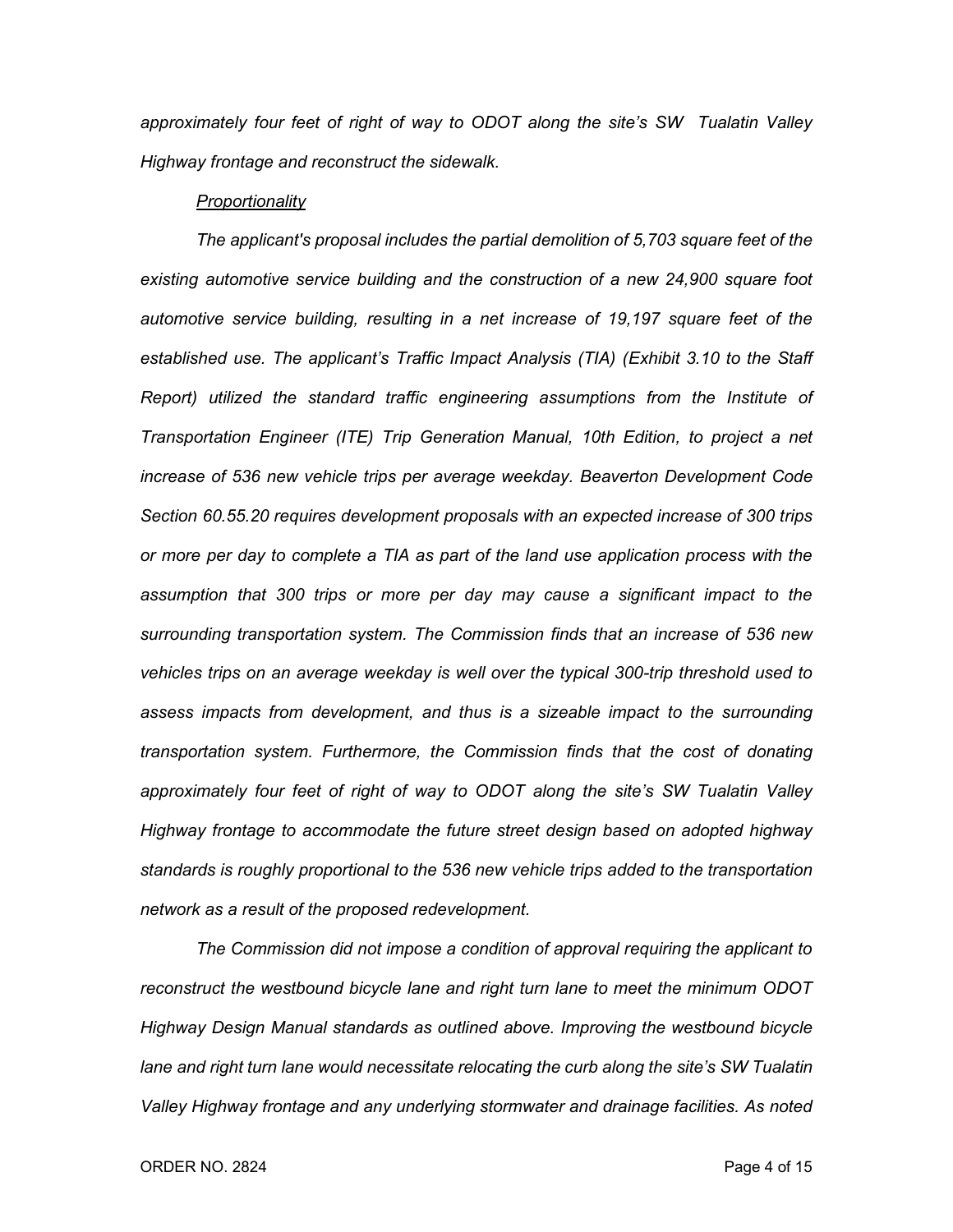*in the Table 6 of the applicant's Traffic Impact Analysis, the proposed redevelopment will add noticeable levels of congestion to the adjacent intersections; however, all the studied intersections are still projected to operate within ODOT's performance measures, which is a volume-to-capacity ratio of 0.99 or less. Thus the Commission finds that the cost and burden associated with reconstructing the bicycle lane and right turn lane, as well as the curb along the site's SW Tualatin Valley Highway frontage, is not roughly proportional to the projected traffic impacts from the proposed redevelopment, given that the studied intersections are projected to operate at acceptable levels.*

Lastly, while the applicant will not be required to construct the travel lane and curb *improvements, the Commission does impose a condition of approval requiring the existing substandard sidewalk along the site's SW Tualatin Valley Highway frontage to be reconstructed to the full City standards for an Arterial at its ultimate location. This condition of approval will require the applicant to demolish the existing six-foot curb tight sidewalk and construct a new six-foot sidewalk approximately one-foot from the new right of way line to accommodate the minimum one-foot maintenance buffer required by ODOT's Highway Design Manual. Because the Commission is not imposing a condition of approval requiring the curb to be reconstructed and moved, relocating the six-foot sidewalk to its ultimate location one-foot from the back of the new right of way line will serve two important purposes. First, the relocated sidewalk will effectively create a very wide planter strip between the curb and the new sidewalk of over 12 feet wide. Pedestrians and transit riders*  using the sidewalk along the site's frontage will benefit in the near term from the improved *safety and comfort that a planter strip provides. Second, the extra wide planter strip in the near term will ensure that the minimum 7.5-foot-wide planter strip can be accommodated in the future when the westbound bicycle lane and right turn lane are improved.*

*Pedestrians, including transit users, are the most vulnerable users of the transportation network. Given the roadway characteristics of SW Tualatin Valley Highway*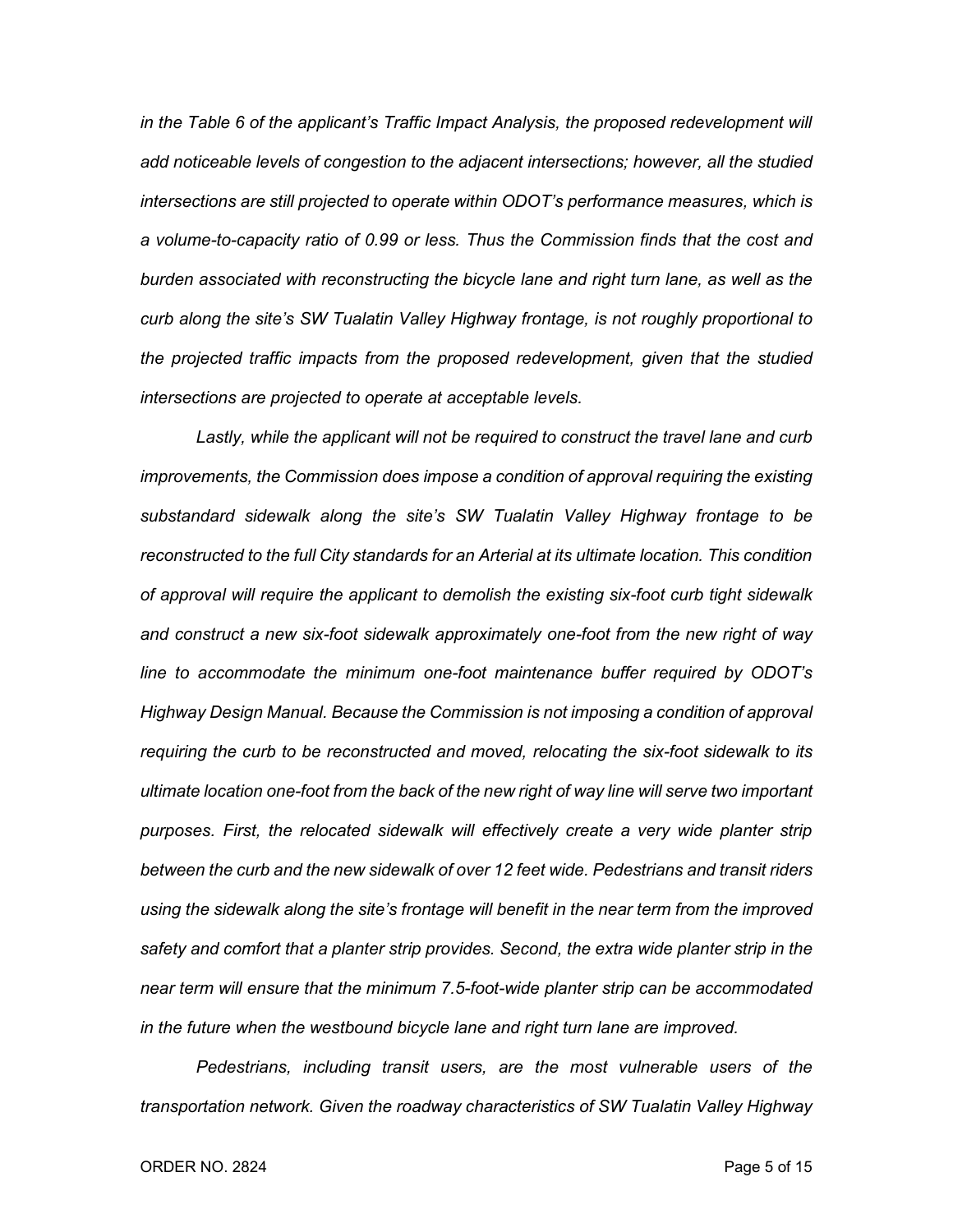*of being six lanes wide with a posted speed of 45 mph, the Commission is concerned for the safety and comfort of pedestrians and transit users who utilize the existing six-footwide curb tight sidewalk. The proposed development will add a previously unanticipated 536 new vehicle trips to the site each weekday, compounding the safety risks to pedestrians and transit users. Thus, the Commission finds that the cost and burden to the applicant of relocating and reconstructing the sidewalk is roughly proportional to the impacts from the proposed redevelopment of the site.*

The Commission, after holding the public hearing and considering all oral and written testimony, adopts the Staff Report dated July 7, 2021 and Staff Memoranda dated July 9, 2021, and July 14, 2021, and the findings contained therein, as applicable to the approval criteria contained in Sections 40.03.1 and 40.20.15.3.C of the Development Code.

Therefore, **IT IS HEREBY ORDERED** that **DR2020-0079** is **APPROVED**, based on the testimony, reports and exhibits, and evidence presented during the public hearing on the matter and based on the facts, findings, and conclusions found in the Staff Report dated July 7, 2021, and Staff Memoranda dated July 9, 2021, and July 14, 2021, and this Land Use Order, subject to the conditions of approval as follows:

## **A. General Conditions, the applicant shall:**

1. Ensure that the Major Modification of a Conditional Use (CU2020-0006), Loading Determination (LO2020-0003), Parking Requirement Determination (PD2020-0005), Sidewalk Design Modification (SDM2020-0007), and Tree Plan Two (TP2020-0005) applications have been approved and are consistent with the submitted plans. (Planning/LR)

# **B. Prior to issuance of the site development grading permit, the applicant shall:**

2. Submit the required plans, application form, fee, and other items needed for a complete site development permit application per the applicable review checklist. (Site Development Div./SAS)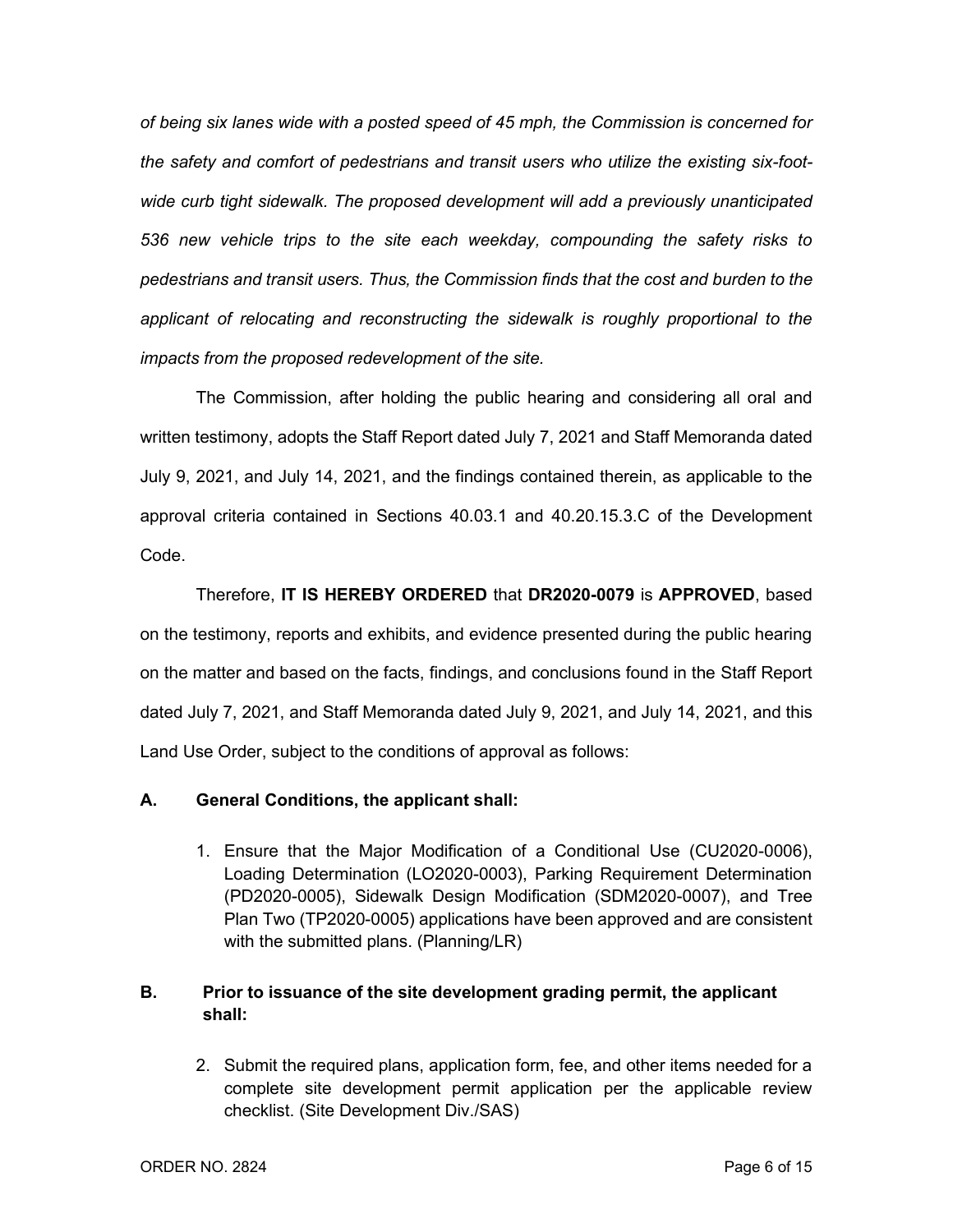- 3. Contract with a professional engineer to design and monitor the construction for any work governed by Beaverton Municipal Code 9.05.020, current standards in place per the City Engineering Design Manual and Standard Drawings, Beaverton Development Code (Ordinance 2050, 4010 +rev.), the current standards in place per the Clean Water Services District, Design and Construction Standards, and the City Standard Agreement to Construct and Retain Design Professionals in Oregon. (Site Development Div./SAS)
- 4. Submit a completed and executed City Standard Agreement to Construct Improvements and Retain Design Professional(s) Registered in Oregon. After the site development permit is issued, the City Engineer and the Planning Director must approve all revisions utilizing the process set out in the Beaverton Development Code and the City Engineering Design Manual; however, any required land use action shall be final prior to City staff approval of the engineering plan revision and work commencing as revised. (Site Development Div./SAS)
- 5. Guarantee all public improvements, site grading, stormwater management facilities, private streets, and common driveway paving by submittal of a Cityapproved security. The security approval by the City consists of a review by the City Attorney for form and the City Engineer for amount, equivalent to 100 percent or more of estimated construction costs. (Site Development Div./SAS)
- 6. Submit any required off-site easements, executed and ready for recording, to the City after approval by the City Engineer for legal description of the area encumbered and City Attorney as to form. (Site Development Div./SAS)
- 7. Submit to the City a copy of issued permits or other approvals needed from the Oregon Department of Transportation for work within, and/or construction access to the Tualatin Valley Highway right of way. (Site Development Div./SAS)
- 8. Submit to the City a copy of issued permits or other approvals needed from the Oregon Department of Transportation Rail Division for any work within 500 feet of the rail crossing area. (Site Development Div./SAS)
- 9. If determined to be needed by the City Building Official, submit a detailed water demand analysis (fire flow calculations) in accordance with the requirements of the Fire Code as adopted by Tualatin Valley Fire and Rescue. This analysis shall be supplemented by an actual flow test and evaluation by a professional engineer meeting the standards set by the City Engineer as specified in the Engineering Design Manual Chapter 6, 610.2. The analysis shall provide the available water volume (GPM) at 20 psi residual pressure from the fire hydrant nearest to the proposed project. (Site Development Div./SAS)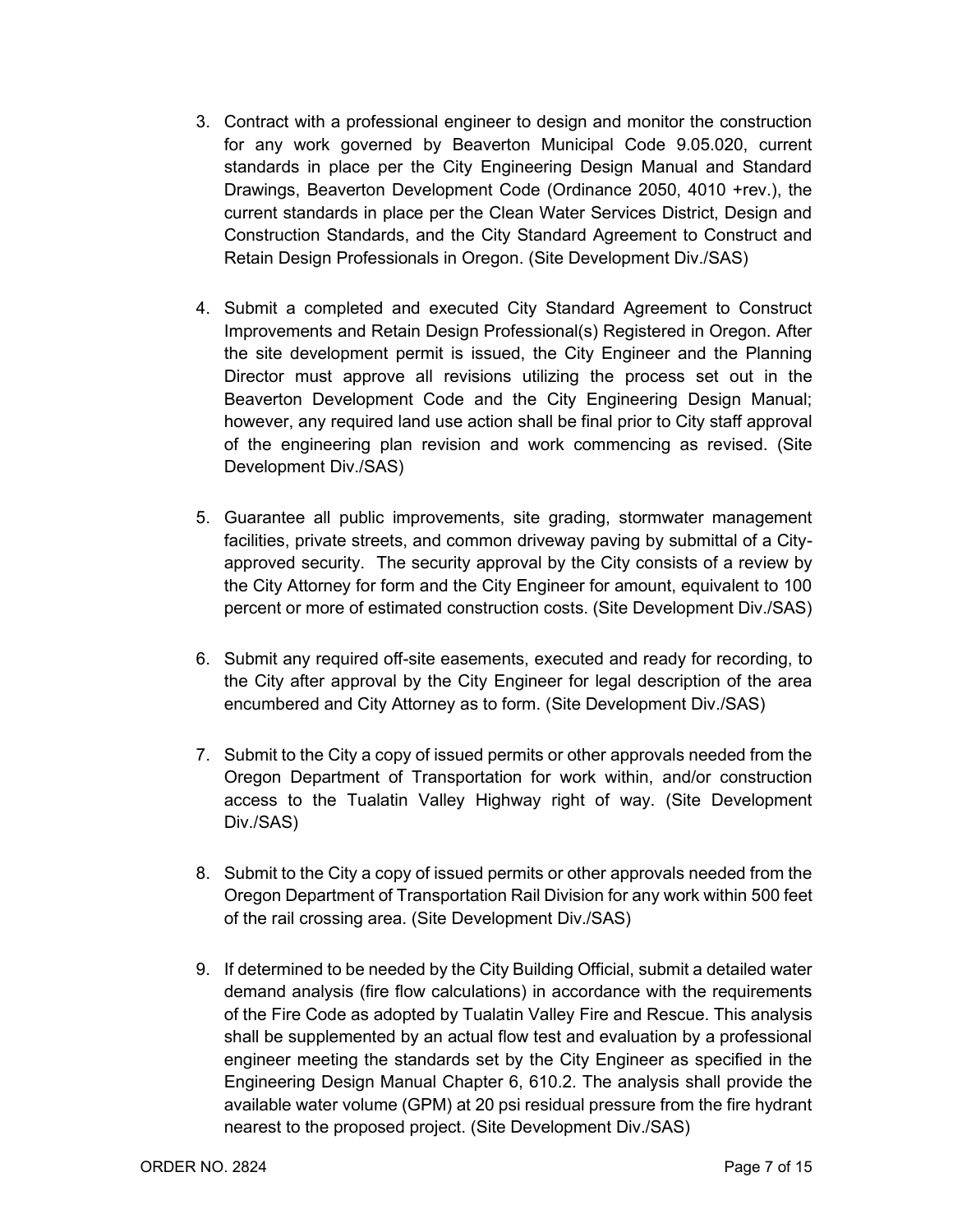- 10. Submit a copy of issued permits or other approvals needed from the Clean Water Services (CWS) District for storm system connections as part of City plan review process. (Site Development Div./SAS)
- 11. Submit to the City a copy of issued CWS system connection permit for any construction affecting CWS-owned and -maintained sanitary sewer mains 21 inches in diameter or larger. (Site Development Div./SAS)
- 12. Submit plans for erosion control per 1200-CN General Permit (DEQ/CWS/City Erosion Control Joint Permit) requirements to the City. The applicant shall use the plan format per requirements for sites between 1 and 4.99 acres adopted by DEQ and Clean Water Services. (Site Development Div./SAS)
- 13. Provide construction plans and a drainage report demonstrating compliance with City surface water management requirements per City 2019 Engineering Design Manual, Resolution 4542, Section 530; and with CWS Resolution and Order 2019-22 for quantity control for conveyance capacity, hydromodification, and quality treatment. Fee-in-lieu can be requested if development meets criteria set forth in City EDM Sections 190, table 530.1 and 530.1.A.4, and CWS Design & Construction Standards Sections 4.03.7.a and 4.04.2.a. (Site Development Div./SAS)
- 14. Provide a drainage analysis of the subject site prepared by a professional engineer meeting the standards set by the City Engineer. The analysis shall identify all contributing drainage areas and plumbing systems on and adjacent to the site with the site development permit application. The analysis shall also delineate all areas on the site that are inundated during a 100-year storm event, including the safe overflow conveyance from proposed constructed stormwater management facilities. In addition, the analysis shall delineate any mapped FEMA floodplains and flood ways. The site plans shall clearly show the 100 year flood limits on each plan that contains elevation information. (Site Development Div./SAS)
- 15. Provide an engineering analysis of the grading and construction work proposed within the 100-year floodplain as necessary to allow for a public notice to be published in a local newspaper by the City Engineer for the proposed floodplain modifications. The applicant's engineer shall certify in writing that the project as designed will meet the requirements of City Code and Clean Water Services Design & Construction standards as they refer to the 100-year floodplain, prior to this notice being sent. The public notice and a 10-day appeal period shall occur after final approval of the site development permit plans by the City Engineer and Planning Director. (Site Development Div./JY)
- 16. Provide a final no-net rise certification for excavation and fills within the 100-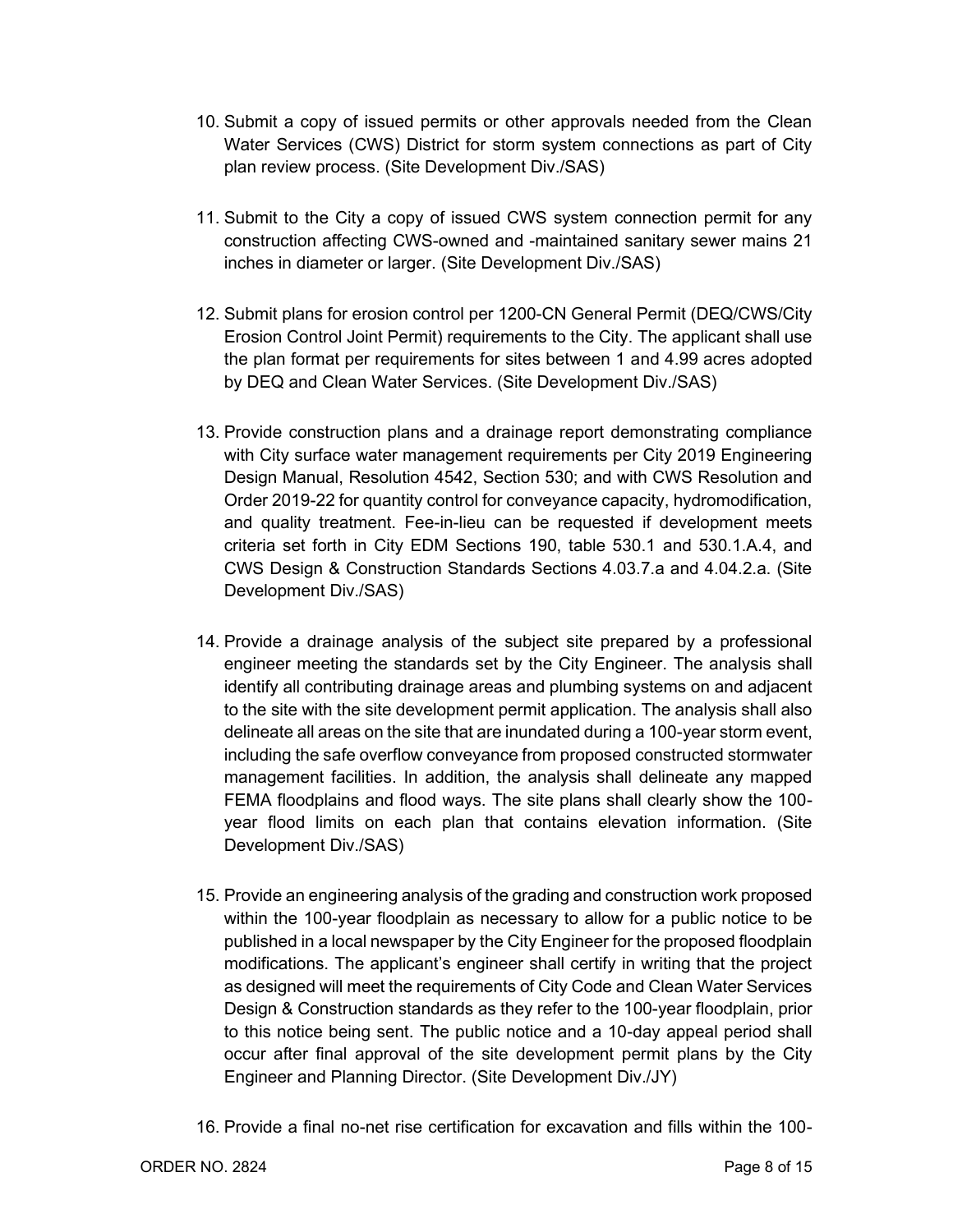year FEMA floodplain. (Site Development Div/JY)

- 17. Submit a grading plan showing building pad elevation and minimum finished floor elevation (FFE). Pad elevation shall be at least one foot higher and FFE shall be at least three feet higher than the 100-year/emergency overflow of the stormwater management facility. Any changes to approved grading must meet provisions of Beaverton Code 9.05.110 and 9.05.115. No grading can occur within 10 feet of a property line or half the height of the vertical embankment created, whichever is greater. This applies to all exterior property boundaries of the proposed project. (Site Development Div./SAS)
- 18. Provide plans showing a pre-treatment system upstream from any stormwater management system. Plans shall also show a high flow bypass system to bypass surface water runoff high flows. (Site Development Div./SAS)
- 19. Provide plans and details for the proposed LIDA stormwater management facilities. These plans must show profile and elevation information and how the facilities connect to the storm system. (Site Development Div./SAS)
- 20. Pay any required stormwater system development charges (stormwater quality, quantity, hydromodification, and overall system conveyance) for the new impervious area proposed. (Site Development Div./SAS)
- 21. Submit an owner-executed, notarized City/CWS standard private stormwater facilities maintenance agreement, with maintenance plan and all standard exhibits, ready for recording with Washington County Records. (Site Development Div./SAS)
- 22. Submit to the City a certified impervious surface determination of the proposed project's net new impervious area proposed for any common areas and private streets prepared by the applicant's engineer, architect, or surveyor. The certification shall consist of an analysis and calculations determining the square footage of all impervious surfaces as a total for the common areas and private streets. In addition, specific types of impervious area totals, in square feet, shall be given for parking areas and driveways, sidewalk and pedestrian areas, and any gravel surfaces. Calculations shall also indicate the square footage of pre-existing impervious surface, the new impervious surface area created, and total final impervious surface area on the entire site and individual lots/tracts. (Site Development Div./SAS)
- 23. Provide plans for the placement of underground utility lines within the site and for services to the proposed new development. If existing utility poles along existing street frontages must be moved to accommodate the proposed improvements, the affected lines must be either undergrounded or a fee in lieu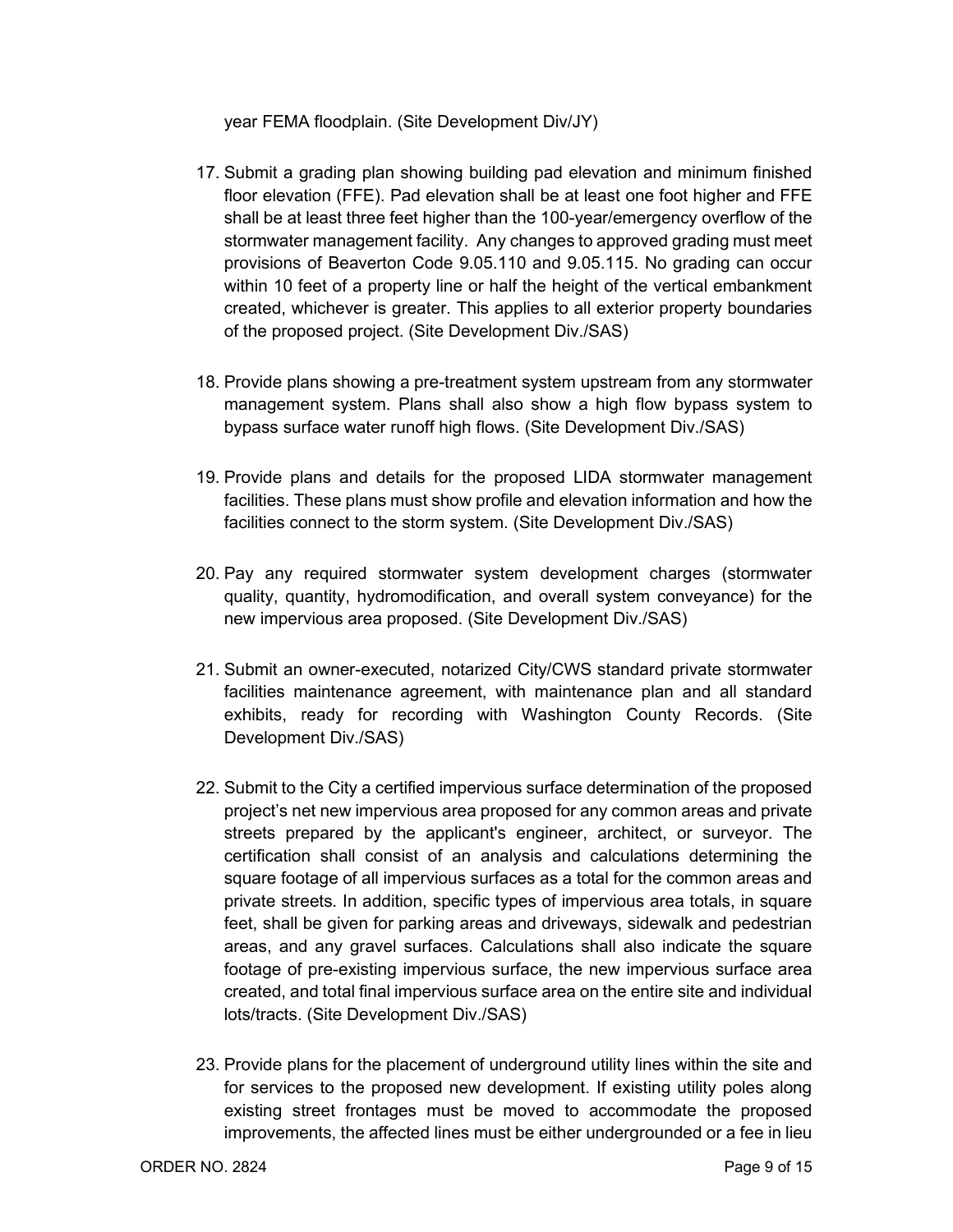of undergrounding paid per Section 60.65 of the Development Code. (Site Development Div./SAS)

- 24. Submit plans that show access for a maintenance vehicle within 9 feet from the front or within 19 feet from the side of a vehicle to all public stormwater management structures unless otherwise specifically approved by the City Engineer. (Site Development Div./SAS)
- 25. If required by OAR 918-780-0040, submit proposed private plumbing plans to the City Building Division for review. If private sewer systems crossing lot lines and within a private easement are proposed, please submit plumbing permit application to the Building Division. Drainage within covered areas shall be piped as approved by the City Building Division. (Site Development Div./SAS)
- 26. Submit ODOT standard detail DET1720 showing level of design detail for every sidewalk ramp proposed with this development. Maximum designed ramp slope shall be 7.5%, and maximum designed cross slope, flat landing, or turning space shall be 1.5%. Two-directional ADA ramps shall be provided at all corners of all intersections, regardless of curb type. See ODOT standard drawings RD754, RD155, RD756, RD757, RD758, and RD759 for ramp details. (Site Development Div./SAS)
- 27. Deed approximately four feet of right of way to the Oregon Department of Transportation along the site's frontage to SW Tualatin Valley Highway as necessary to accommodate the planned cross-section. The deeded right of way shall be sufficient for the required six-foot bike lane, 13-foot right turn lane, 7'-6" planter strip including standard six-inch curb, six-foot sidewalk, and onefoot maintenance buffer behind the sidewalk, except as modified by the Sidewalk Design Modification application. The deed must be to the State of Oregon, Oregon Department of Transportation. The ODOT District contact will assist in coordinating the transfer. ODOT shall provide verification to the local jurisdiction that this requirement has been fulfilled. The property owner must be the signatory for the deed and will be responsible for a certified environmental assessment of the site prior to transfer of property to the Department. Note: it may take up to three months to transfer ownership of property to ODOT. (Transportation/KM and ODOT/MD)
- 28. Submit plans demonstrating that the required right of way donation of four feet and required sidewalk improvements along the site's frontage of SW Tualatin Valley Highway can be accommodated on the site. The following frontage improvements are required to be consistent with the Oregon Department of Transportation's Highway Design Manual: six-foot bike lane, 13-foot right turn lane, 7'-6" planter strip including standard six-inch curb, six-foot sidewalk, onefoot maintenance buffer behind the sidewalk, and ADA ramps brought up to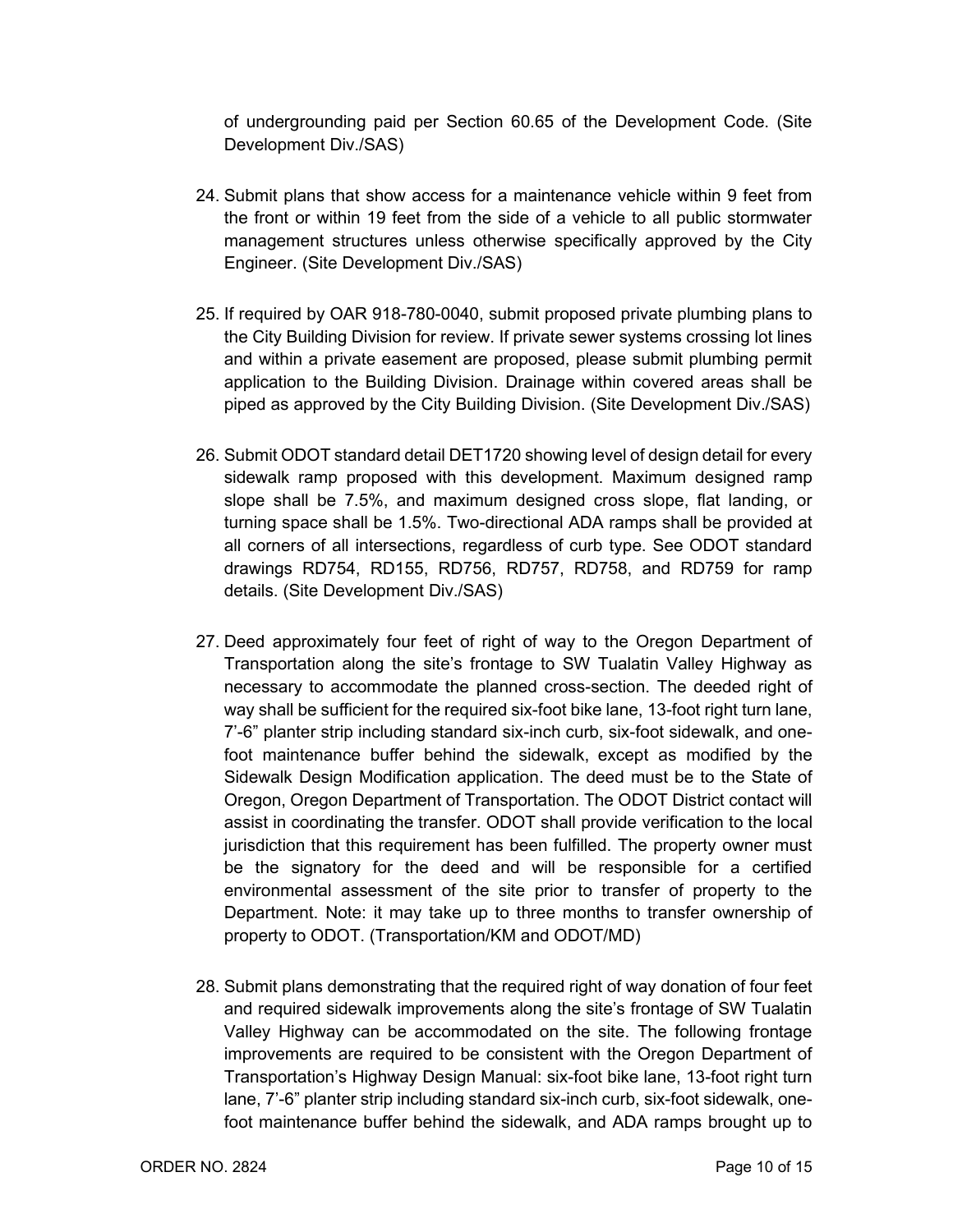current ODOT standards, except as modified by the Sidewalk Design Modification application (BDC 60.55.10.1, 2, and 4). (Transportation/KM and ODOT/MD)

- 29. Submit confirmation from TriMet that any required transit improvements at the existing bus stop along the site's frontage of SW Tualatin Valley Highway are being coordinated with the required frontage improvements (BDC 60.55.10, 60.55.25, and 60.55.40). (Transportation/KM)
- 30. Submit plans demonstrating that sidewalks along the site's full frontage of SW 139th Way are reconstructed to meet the City's standards for a local street of a 6'-6" planter strip including standard six-inch curb and a five-foot sidewalk (BDC 60.55.10.1-2). (Transportation/KM)
- 31. Dedicate one foot of right of way to the City of Beaverton along the site's frontage to SW Whitney Way for a total width of 26 feet between the right of way center line and the property line (BDC 60.55.10.5). (Transportation/KM)
- 32. Submit plans demonstrating that signage will be installed near the entrance of the northern-most driveway on SW 139th Way to restrict access into this driveway for employees and loading activities only (BDC 60.55.10.2). (Transportation/KM)
- 33. Submit plans demonstrating that a stop sign will be installed at the bottom of the new service building ramp that leads to the rooftop vehicle storage area. The plans must also display the vision clearance triangles for this ramp. Should any part of the vision clearance triangles be obstructed or encroached upon, the applicant must propose additional mitigation measures, to be approved by the City Transportation Engineer, to allow greater visibility for the drivers exiting the ramp and/or alert any motor vehicle or pedestrian cross-traffic within the parking lot of a vehicle exiting the ramp (BDC 60.55.10.4 and 60.55.25.7 and 10). (Transportation/KM)
- 34. Submit plans demonstrating compliance with the City's minimum standards for short-term bicycle parking (BDC 60.30.2.B and EDM Section 340). (Planning/LR)
- 35. Submit plans demonstrating compliance with the City's minimum standards for long-term bicycle parking (BDC 60.30.2.B and EDM Section 340). (Planning/LR)
- 36. Submit a photometric plan demonstrating that the on-site lighting will meet the City's Technical Lighting Standards (Table 60.05-1). (Planning/LR)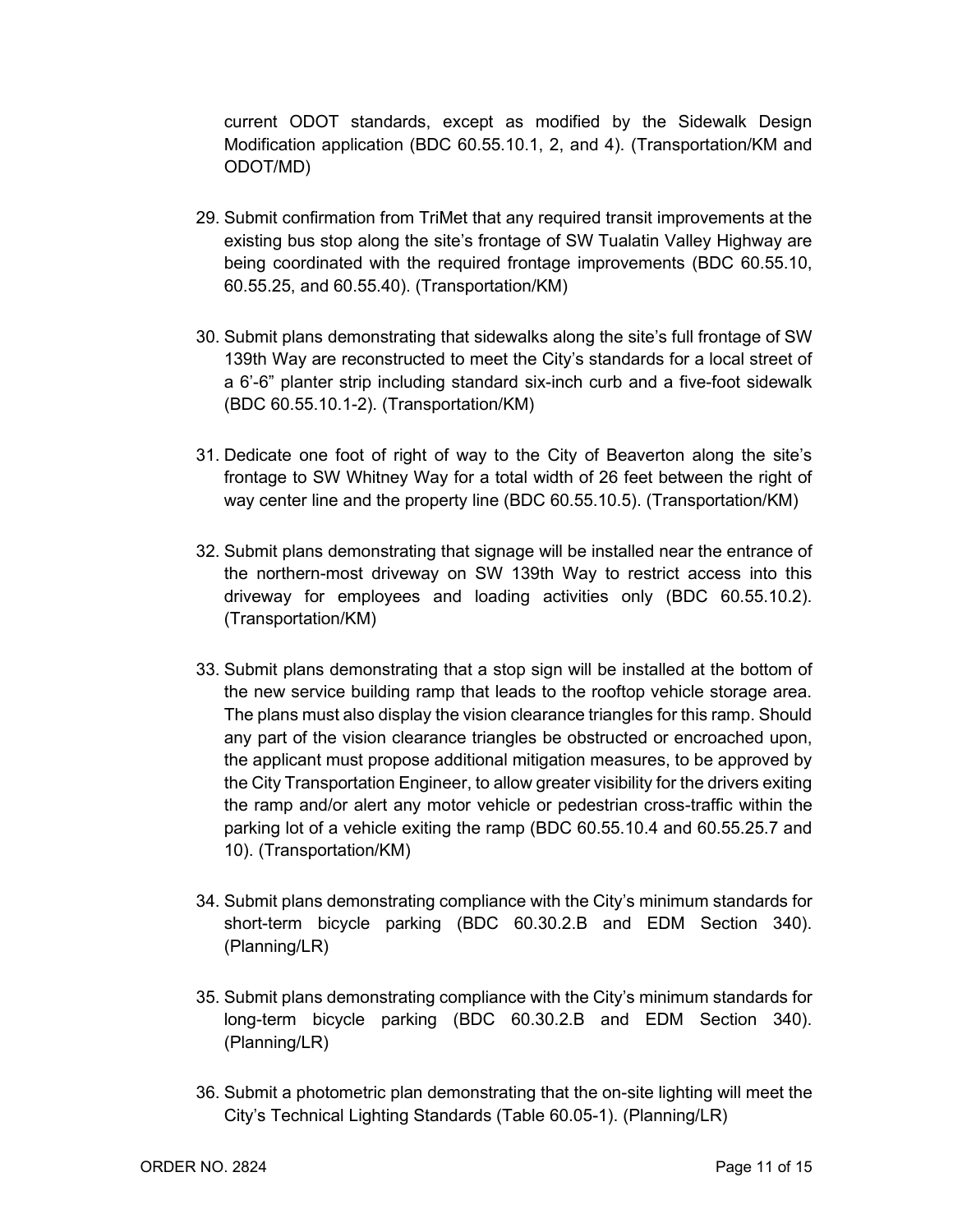- 37. Submit a photometric plan demonstrating that the pole-mounted luminaire poles and bases are finished or painted a non-reflective color. (Planning/LR)
- 38. Provide tree protection fencing in accordance with the standards of Section 60.60.20 of the Development Code. Any alternatives to the standards in 60.60.20 must be approved by the City Arborist. (Planning/LR)
- 39. Submit a revised landscape plan showing shrub species that will form an evergreen hedge between 30 and 36 inches in height within the perimeter parking lot landscaping planter strip located between the proposed employee parking area and SW Whitney Way. (Planning/LR)
- 40. Submit a revised landscape plan showing one tree meeting this standard for each of the five landscape islands. (Planning/LR)
- 41. Submit a revised landscape plan showing that all trees proposed to be planted in the landscape islands are identified by the City of Beaverton Street Tree List, or demonstrate that use of the Western Redbud tree has been approved by the City Arborist. (Planning/LR)
- 42. Submit a revised landscape plan that shows 5 additional trees planted along the east foundation of the new service building for a total of 8 trees. (Planning/LR)

## **C. Prior to building permit issuance, the applicant shall:**

- 43. Submit a complete site development permit application and obtain the issuance of site development permit from the Site Development Division. (Site Development Div./SAS)
- 44. Make provisions for installation of all mandated erosion control measures to achieve City inspector approval at least 24 hours prior to call for foundation footing form inspection from the Building Division. (Site Development Div./SAS)
- 45. Have a professional architect, engineer, or surveyor submit plans and specifications to the City Engineer and City Building Official verifying that all atrisk elements of the new construction (in particular gate controllers, mechanisms, and electrical system) are either elevated or floodproofed as appropriate per City Code, FEMA requirements, IBC Appendix G (Floodresistant Construction), and ASCE/SEI 24-05, and as determined by the City Engineer and City Building Official to at least 188.0 feet (NAVD-88), which is one foot above the base flood elevation of 187.0 feet (NAVD-88). (Site Development Div./JY)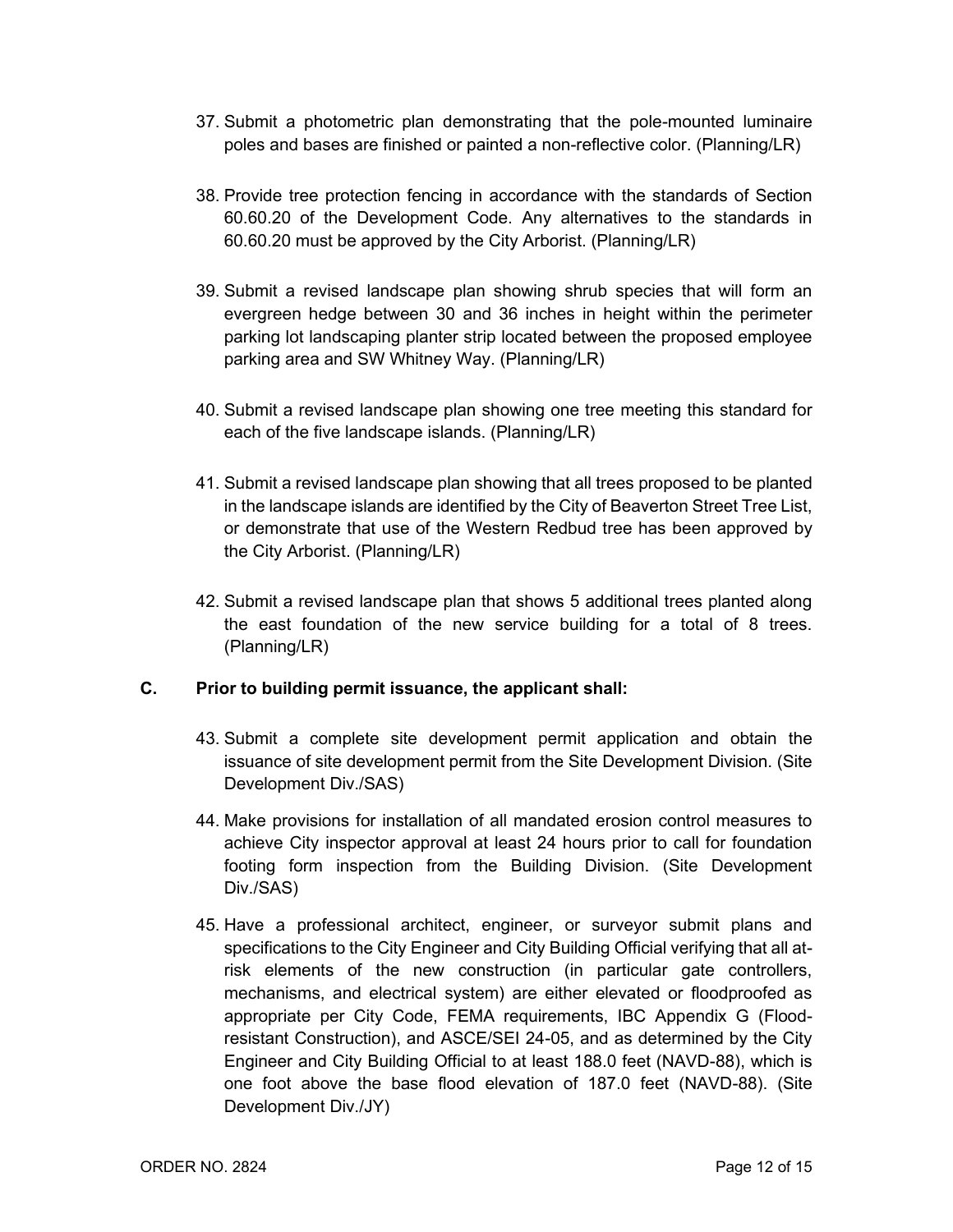## **D. Prior to final inspection and final occupancy permit, the applicant shall:**

- 46. Have substantially completed the site development improvements as determined by the City Engineer. (Site Development Div./SAS)
- 47. Have the landscaping completely installed or provide for erosion control measures around any disturbed or exposed areas per Clean Water Services standards. (Site Development Div./SAS)
- 48. Have placed underground all affected, applicable existing overhead utilities and any new utility service lines within the project and along any existing street frontage, as determined at site development permit issuance. (Site Development Div./SAS)
- 49. Install or replace, to City specifications, all sidewalks which are missing, damaged, deteriorated, or removed by construction. (Site Development Div./SAS)
- 50. Have a professional architect, engineer, or surveyor submit an elevation certification on Federal Emergency Management Agency (FEMA) standard form to the City Floodplain Administrator, verifying that the lowest finished floor is at least 188.0 feet (NAVD88), which is one foot above the base flood elevation of 187.0 (NAVD-88) or flood-proofed to 189.0 feet (NAVD88), which is two feet above the base flood elevation of 187.0 feet (NAVD-88). (Site Development Div./JY)
- 51. Install signage near the entrance of the northern-most driveway on SW 139th Way to restrict access into this driveway for employees and loading activities only (BDC 60.55.10.2). (Transportation/KM)
- 52. Install a stop sign at the bottom of the new service building ramp that leads to the rooftop vehicle storage area. Install any required mitigation measures that were approved by the City Transportation Engineer if any part of the ramp's vision clearance triangles were shown to be obstructed or encroached upon (BDC 60.55.10.4 and 60.55.25.7 and 10). (Transportation/KM)
- 53. Reconstruct sidewalks along the site's SW 139th Way frontage to be consistent with the Engineering Design Manual's Standard Cross-section for a Local Street consisting of a 6'-6" planter strip including standard six-inch curb and a five-foot sidewalk. Sidewalk improvements also require constructing ADAcompliant curb ramps at the corner of SW Whitney Way and SW 139th Avenue, as well as installing required street lighting, as shown on the applicant's site plans (BDC 60.55.10.1, 2, and 4). (Transportation/KM)
- 54. Reconstruct sidewalks along the site's SW Whitney Way frontage to be consistent with the Engineering Design Manual's Standard Cross-section for a Local Street consisting of a 6'-6" planter strip including standard six-inch curb and a five-foot sidewalk, except as modified by the Sidewalk Design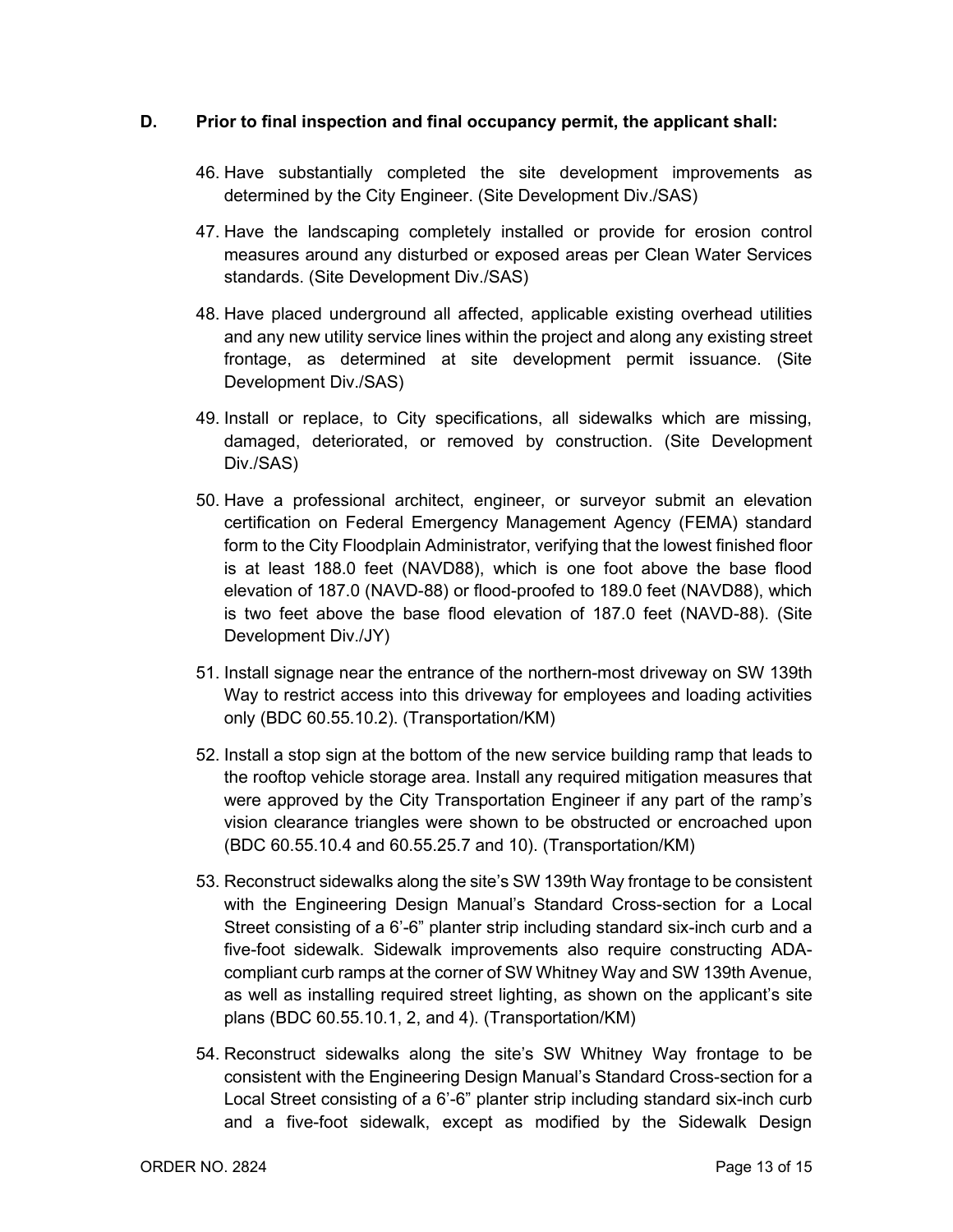Modification application. Sidewalk improvements also require constructing ADA-compliant curb ramps at the corner of SW Whitney Way and SW 139th Way, as well as installing required street lighting, as shown on the applicant's site plans (BDC 60.55.10.1, 2, and 4). (Transportation/KM)

- 55. Submit to the City of a copy of the issued Oregon Department of Transportation Miscellaneous Permit for the required frontage improvements along the site's SW Tualatin Valley Highway frontage (BDC 60.55.10.1). (Transportation/KM)
- 56. Install all required B1 landscape buffering along the SW Whitney Way frontage. (Planning/LR)

## **E. Prior to release of performance security, the applicant shall:**

- 57. Have completed the site development improvements as determined by the City Engineer and met all outstanding conditions of approval as determined by the City Engineer and Planning Director. Additionally, the applicant and professional(s) of record shall have met all obligations under the City Standard Agreement to Construct Improvements and Retain Design Professional Registered in Oregon, as determined by the City Engineer. (Site Development Div./SAS)
- 58. Submit any required on-site easements not already recorded by document, executed and ready for recording, to the City after approval by the City Engineer for area encumbered and City Attorney as to form. The applicant's engineer or surveyor shall verify all pre-existing and proposed easements are of sufficient width to meet City standards. (Site Development Div./SAS)
- 59. Provide a post-construction cleaning, system maintenance, and any StormFilter recharge/replacement servicing report per manufacturer's recommendations for the site's proprietary stormwater treatment systems by a qualified maintenance provider as determined by the City Engineer. Additional service reports will be required per maintenance schedule and until the maintenance and planting period is complete. (Site Development Div./SAS)
- 60. Provide an additional performance security for 100 percent of the cost of plants, planting materials, and any maintenance labor (including irrigation) necessary to achieve establishment of the vegetation as shown on the approved plan within the stormwater management facility, as determined by the City Engineer. If the plants are not well established (as determined by the City Engineer and City Public Works Director) within a period of two years from the date of substantial completion, a plan shall be submitted by the engineer of record and landscape architect (or wetland biologist) that documents any needed remediation. The remediation plan shall be completely implemented and deemed satisfactory by the City Public Works Director prior to release of the security. (Site Development Div./SAS)